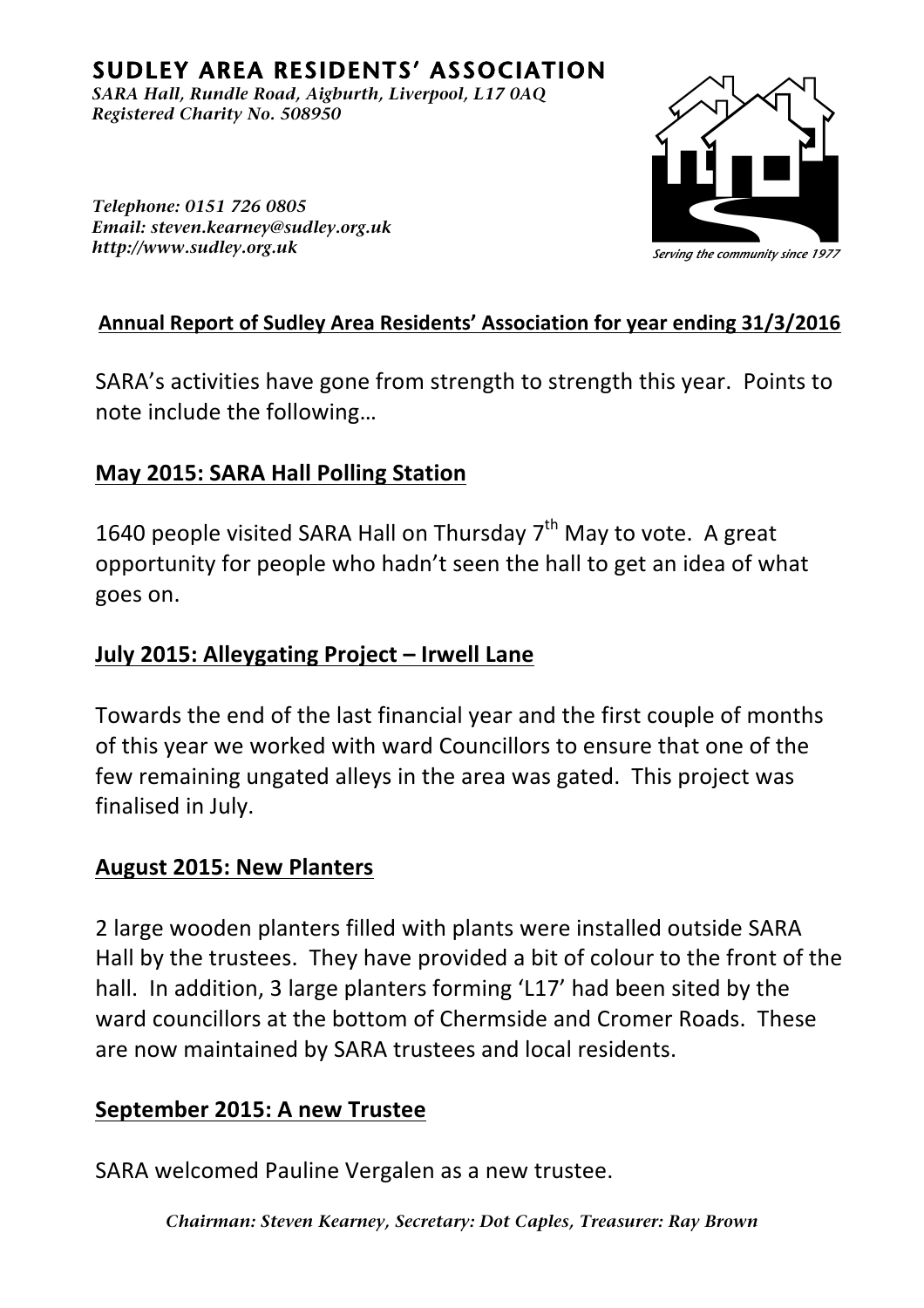# **September 2015: WEA Introduction to Sign Language**

A new group attended SARA in September through to January 2016 for an introduction to Sign Language. The course was delivered by a deaf tutor who provided a great series of lessons and brought his hearing dog Gypsy who made herself at home. SARA students were featured on the WEA website receiving their certificates.

#### **October 2015: Heritage Lottery Fund – Sharing Heritage Grant**

SARA submitted a successful bid for a Sharing Heritage grant totaling £9,900 from the Heritage Lottery Fund. The project has been administered and managed between SARA and local filmmaker Liz Brown to develop 'Children of War: Childhood Memories of Growing up in South Liverpool during World War II'. The project has incorporated some fantastic workshops, a presence at St George's Hall Big History Show, a 1940's themed tea dance for local residents, a travelling exhibition, a book and of course the finished film.

Copies of the book and film will be shared with Liverpool Central Library, the Imperial War Museum, and the British Library. The project has been exciting for residents and trustees alike.

# November 2015: Planning Objection – To build houses on the grounds of the Aigburth People's Hall.

Planning objections were submitted by the trustees following a request from residents.

# December 2015: British Film Institute - Neighbourhood Cinema **Equipment Fund**

A successful bid was submitted to replace broken and sub-standard cinema equipment with the BFI Neighbourhood Cinema Equipment. Equipment to the value of £2,100 was provided and has made a vast improvement to both picture and sound quality.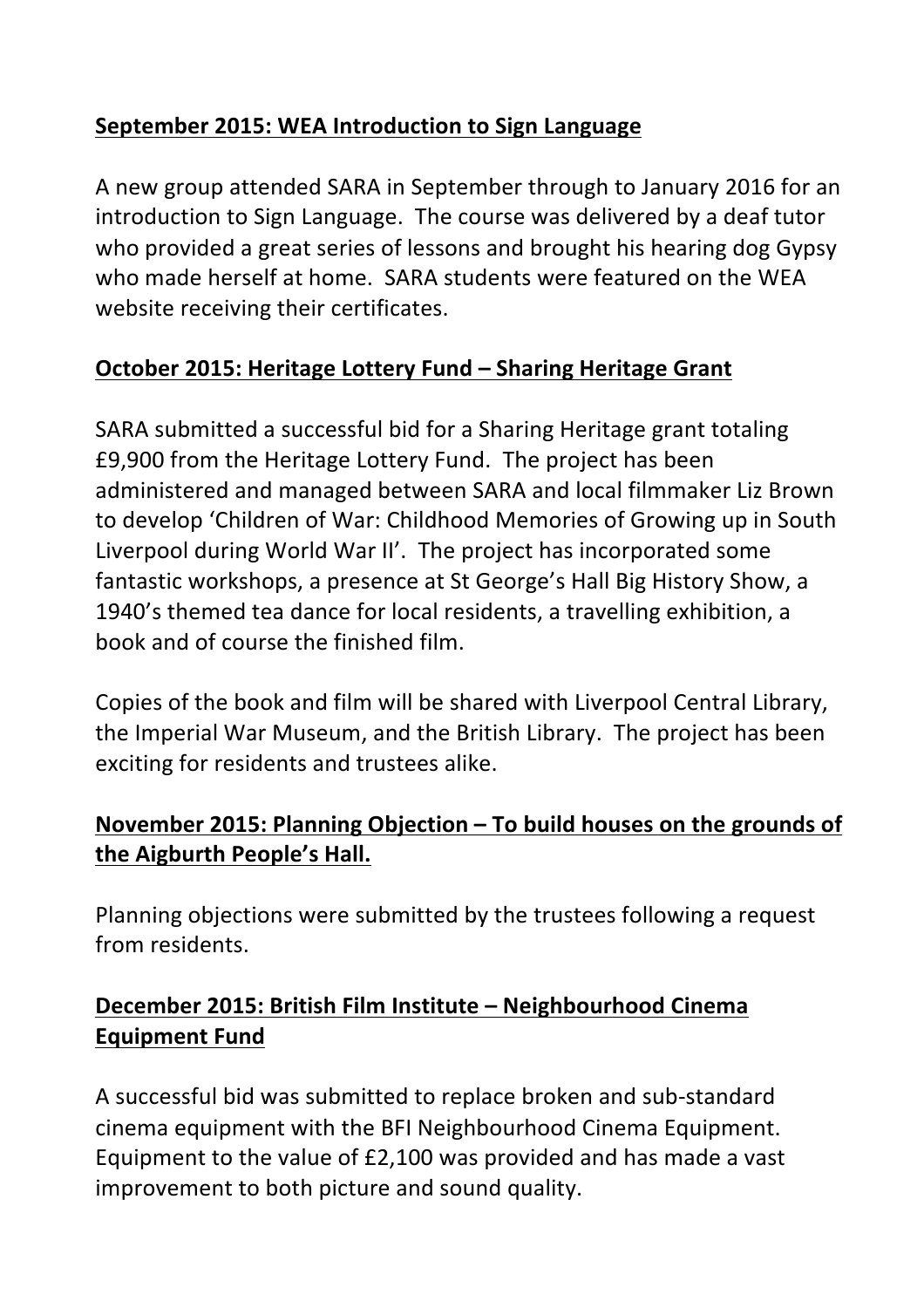Films over the period have included: Pride, The Theory of Everything, The Second Best Exotic Marigold Hotel, The Woman in Gold, Mr Holmes and The Lady in the Van.

#### **February 2016: The Liverpool Showtime Group**

An overwhelming number of residents attended an evening of entertainment from The Liverpool Showtime Group. The ladies arrived with plenty of new songs and performed fantastically well all evening.

#### **March 2016: IM Marsh Campus**

A joint working party was formed to monitor activity at Liverpool John Moores University IM Marsh Campus following the successful planning application at Copperas Hill that will include the relocation of IM Marsh facilities to the new site.

#### **March 2016: Floor restoration**

We undertook a project to restore the pitch pine parquet floor at SARA Hall in March. The hall was closed for a week and contractors set to work sanding and restoring the floor to brilliant shine.

#### **Membership**

| <b>Voting Members</b>     | 107 |
|---------------------------|-----|
| <b>Non-voting Members</b> | 30  |
| <b>Associate Members</b>  |     |

#### **Classes, Sessions and Private Functions at SARA Hall**

There have been only minor fluctuations in our weekly timetable over the last 12 months but our long term groups and classes in Yoga, Karate, Kick Boxing, Art, Craft and the Tea Dance have all continued. Former 'Sure Start' Jumping Jacks and Sing-along-a-tots sessions are running well as private sessions.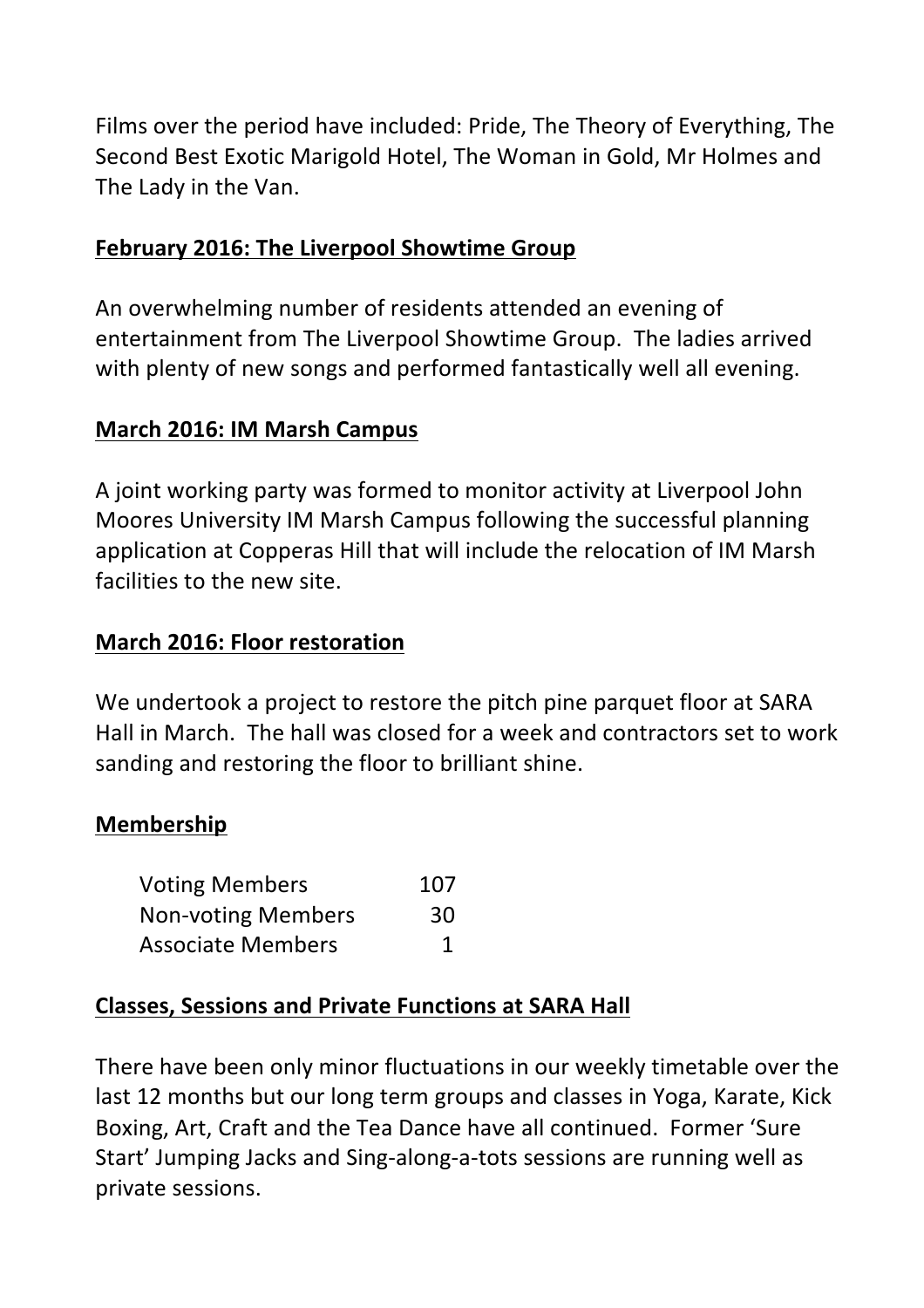Merseyside Police 'Have your say' sessions and ward Councillors have also continued using the hall over the period.

Private functions have remained stable over the period.

#### **Fundraising Events and Raffles for our Charity of the Year (KIND)**

Our Bingo & Quiz Night in October, our December Festive Evening and The Liverpool Showtime Group Evening in February raised over £440 for KIND.

Raffles on our day trips and holidays raised £435 for KIND.

Overall, the sum of £1,295.18 was presented to KIND for the period. For 2016-2017 we have adopted the Liverpool Homeless Charity 'The Whitechapel Centre' and look forward to helping them over the next 12 months. 

# **SARA Table Sales**

Towards the end of 2015 it was clear that our table sales were no longer as popular. For January 2016 we rebranded the event as an Indoor Car Boot Sale. We have reduced the number of sales from 10 to 4 and produced new advertising materials. We hope to report a more successful response to this at our next AGM.

# **Day Trips & Holidays have included:-**

Skipton Frodsham & Chester Harrogate Bakewell Mold & Llandudno Clitheroe / Preston Turkey & Tinsel to Skegness Whaley Bridge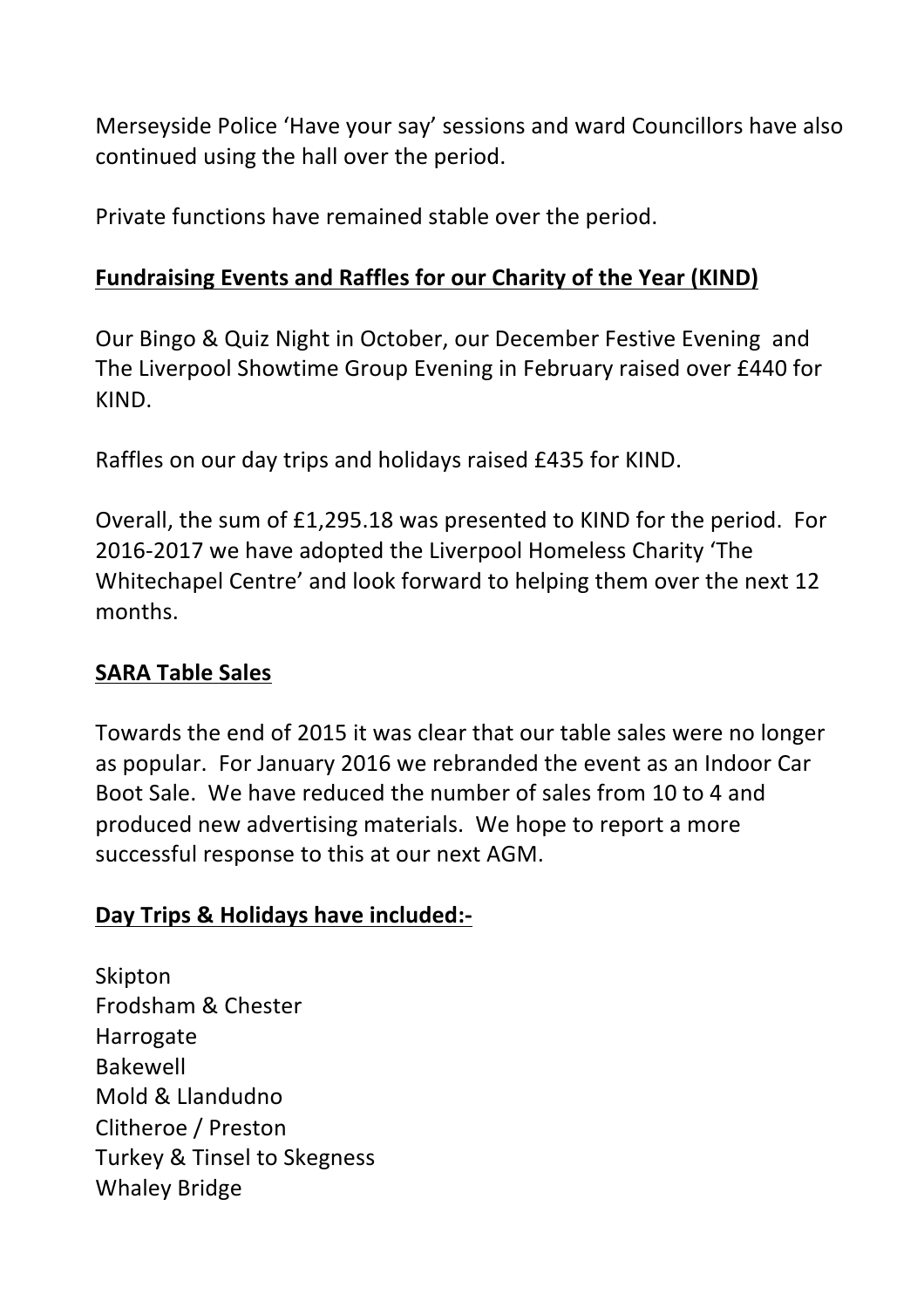#### **Finances**

At the end of the 12 month period, SARA had £28,535.71 in unrestricted reserves and £4,030.64 in restricted reserves for the Heritage Lottery Sharing Heritage project. The net (unrestricted) income for the year was £1,422.15. 

#### **Repairs & Renewals**

Over the last twelve months we have replaced chairs, had new floor covering fitted in the kitchen and had the main hall floor restored. Over the next twelve months we look to further improve the facilities at SARA Hall, we will be buying further chairs to accommodate the increased number of visitors attending our events and with the assistance of our ward councilors will be having a dropped kerb installed to provide even better access to the building.

As I close my report, I would like to thank all who have been involved with SARA over the last 12 months and I look forward to celebrating SARA's  $40<sup>th</sup>$  Anniversary with you all next year.

Steven Kearney CHAIRMAN 3rd June 2016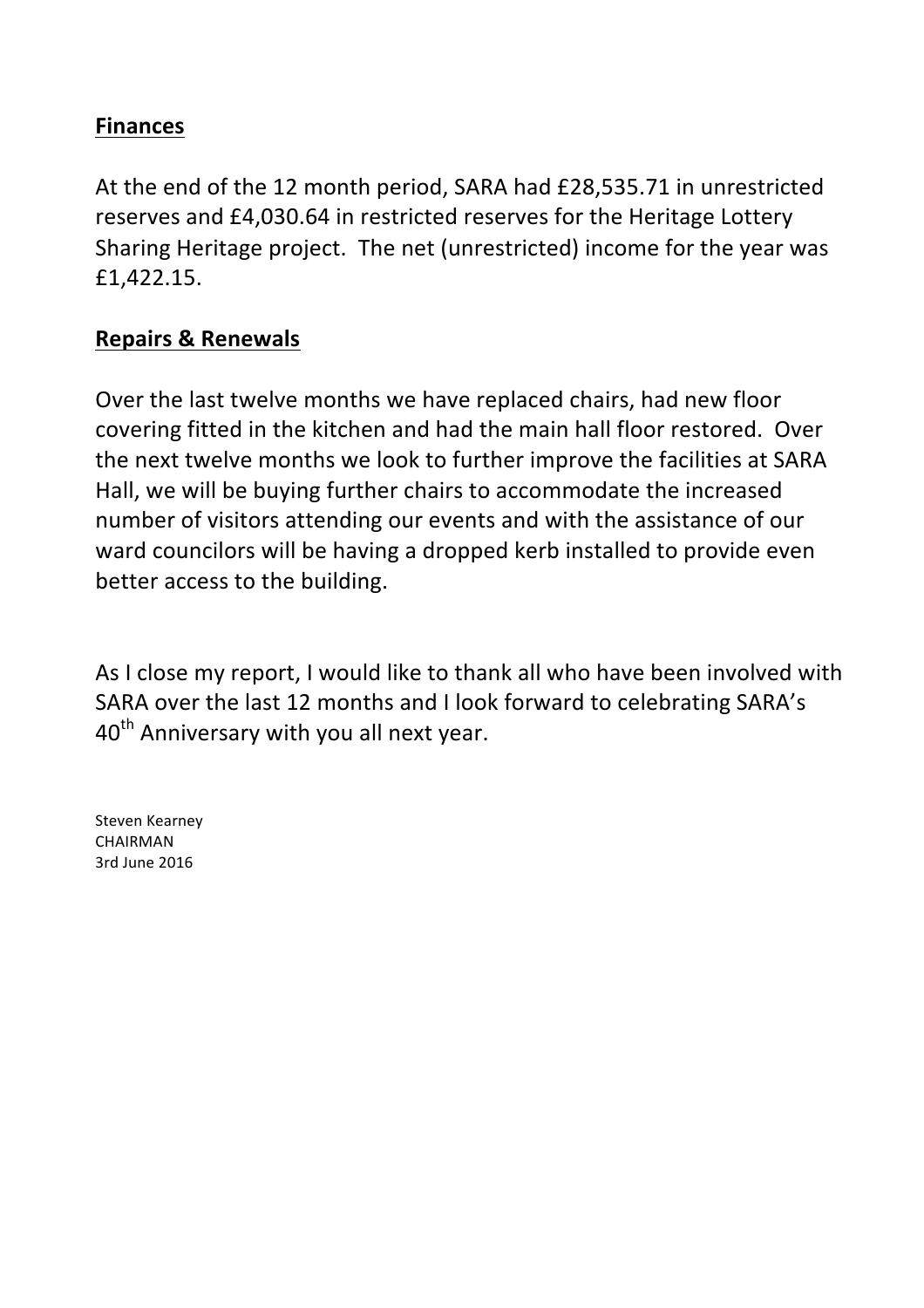#### SUDLEY AREA RESIDENTS' ASSOCIATION Registered Charity No. 508950

#### STATEMENT OF FINANCIAL ACTIVITIES INCLUDING INCOME AND EXPENDITURE ACCOUNT FOR THE YEAR ENDING 31 MARCH 2016

|                                                                                          | <b>Unrestricted</b> | <b>Restricted</b>            | <b>Total 2016</b>     | <b>Total 2015</b> |
|------------------------------------------------------------------------------------------|---------------------|------------------------------|-----------------------|-------------------|
| <b>INCOMING</b>                                                                          | £                   | £                            | £                     | £                 |
| Donations, legacies and grants                                                           |                     |                              |                       |                   |
| <b>Charles Brotherton Trust</b>                                                          | 175.00              |                              | 175.00                | 175.00            |
| <b>City Council Community Grant - Alleygating Project</b>                                |                     |                              |                       | 1,650.00          |
| Heritage Lottery Fund - Childhood Memories                                               |                     | 9,900.00                     | 9,900.00              |                   |
| Other                                                                                    | 20.00               |                              | 20.00                 | 20.00             |
|                                                                                          |                     |                              |                       |                   |
| Operating activities to further charity's objectives<br><b>Classes held at SARA Hall</b> |                     |                              |                       |                   |
|                                                                                          | 10,485.23           |                              | 10,485.23<br>1,295.18 | 10,123.15         |
| Charity of the year                                                                      | 1,295.18            |                              |                       | 1,374.72          |
| Operating activites to generate funds                                                    |                     |                              |                       |                   |
| <b>Private functions at SARA Hall</b>                                                    | 2,008.00            |                              | 2,008.00              | 2,100.00          |
| Holidays and day trips                                                                   | 24,503.50           |                              | 24,503.50             | 13,718.00         |
| Other fundraising activities                                                             | 1,037.17            |                              | 1,037.17              | 1,247.61          |
|                                                                                          |                     |                              |                       |                   |
| Investment income<br><b>Bank interest</b>                                                | 15.85               |                              | 15.85                 | 14.02             |
|                                                                                          |                     |                              |                       |                   |
|                                                                                          | 39,539.93           | 9,900.00                     | 49,439.93             | 30,422.50         |
|                                                                                          |                     |                              |                       |                   |
| <b>EXPENDITURE</b>                                                                       |                     |                              |                       |                   |
| <b>Payments for generating funds</b><br>Holidays and day trips                           | 22,989.50           |                              |                       |                   |
|                                                                                          |                     |                              | 22,989.50             | 12,212.65         |
| Charitable activites                                                                     |                     |                              |                       |                   |
| <b>Newsletter</b>                                                                        | 668.47              |                              | 668.47                | 746.98            |
| <b>Fundraising costs</b>                                                                 | 337.06              |                              | 337.06                | 434.71            |
|                                                                                          |                     |                              |                       |                   |
| <b>Charitable donations and grants</b><br>Charity of the year                            | 1,295.18            |                              | 1,295.18              | 1,549.72          |
| <b>Return of Merseyrail Grant</b>                                                        |                     |                              |                       | 500.00            |
| <b>City Council Community Grant - Alleygating Project</b>                                |                     | 1,650.00                     | 1,650.00              |                   |
| Heritage Lottery Fund - Childhood Memories                                               |                     | 5,869.36                     | 5,869.36              |                   |
|                                                                                          |                     |                              |                       |                   |
| Support costs, management and administration                                             |                     |                              |                       |                   |
| Repairs and maintenance of SARA Hall                                                     | 1,992.55            |                              | 1,992.55              | 2,293.48          |
| <b>Lighting and heating</b>                                                              | 1,625.65            | $\qquad \qquad \blacksquare$ | 1,625.65              | 2,189.39          |
| <b>Rent and council tax</b>                                                              | 2,711.99            |                              | 2,711.99              | 2,707.26          |
| <b>Water charges</b>                                                                     | 468.36              |                              | 468.36                | 471.07            |
| <b>Insurances</b>                                                                        | 600.54              |                              | 600.54                | 532.62            |
| Miscellaneous expenses                                                                   | 434.99              |                              | 434.99                | 353.00            |
| <b>Staff costs and expenses</b>                                                          | 4,158.80            |                              | 4,158.80              | 3,955.40          |
| <b>Sundries</b>                                                                          | 476.91              |                              | 476.91                | 420.48            |
| <b>Telephone and statonery</b>                                                           | 347.78              |                              | 347.78                | 262.79            |
| <b>Bank Charges</b>                                                                      | 10.00               |                              | 10.00                 |                   |
|                                                                                          | 38,117.78           | 7,519.36                     | 45,637.14             | 28,629.55         |
|                                                                                          |                     |                              |                       |                   |
| Net income/(expenditure) for the year                                                    | 1,422.15            | 2,380.64                     | 3,802.79              | 1,792.95          |
| Balances as at 1st April 2015                                                            | 27,113.56           | 1,650.00                     | 28,763.56             | 26,970.61         |
| Balances as at 31st March 2016                                                           | 28,535.71           | 4,030.64                     | 32,566.35             | 28,763.56         |
|                                                                                          |                     |                              |                       |                   |